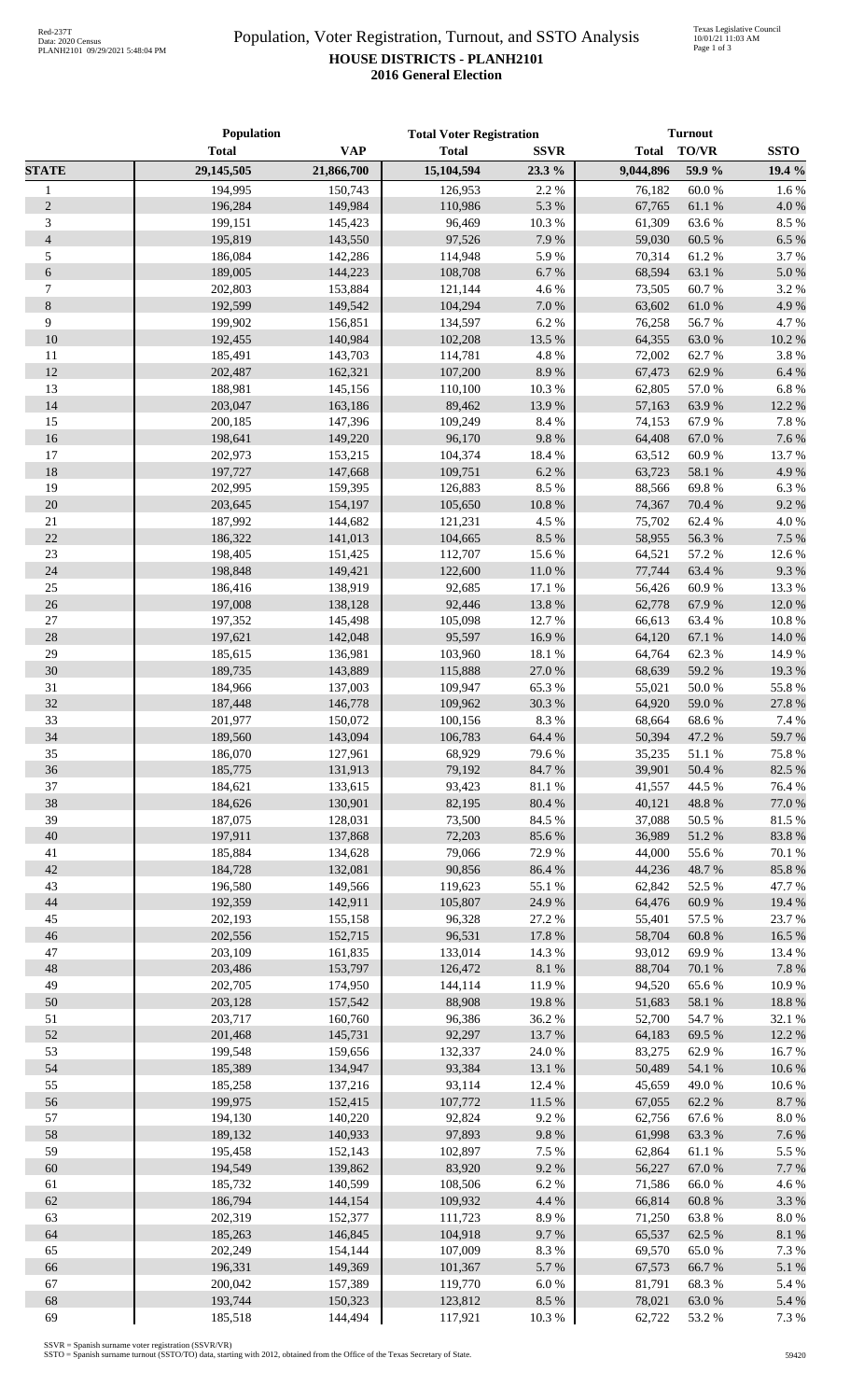## Population, Voter Registration, Turnout, and SSTO Analysis **HOUSE DISTRICTS - PLANH2101 2016 General Election**

|              | Population         |                    | <b>Total Voter Registration</b> |                 | <b>Turnout</b>   |                  |                 |  |
|--------------|--------------------|--------------------|---------------------------------|-----------------|------------------|------------------|-----------------|--|
|              | <b>Total</b>       | <b>VAP</b>         | <b>Total</b>                    | <b>SSVR</b>     | <b>Total</b>     | <b>TO/VR</b>     | <b>SSTO</b>     |  |
| <b>STATE</b> | 29,145,505         | 21,866,700         | 15,104,594                      | 23.3 %          | 9,044,896        | 59.9 %           | 19.4 %          |  |
| 70           | 188,804            | 130,251            | 89,863                          | 6.6%            | 63,050           | 70.2 %           | 6.2%            |  |
| 71           | 191,317            | 146,476            | 106,646                         | 14.7%           | 63,399           | 59.4%            | 10.4 %          |  |
| 72           | 186,421            | 143,348            | 103,020                         | 24.3 %          | 60,158           | 58.4 %           | 17.3 %          |  |
| 73           | 200,375            | 156,900            | 117,650                         | 13.4 %          | 81,324           | 69.1 %           | 10.5 %          |  |
| 74           | 200,697            | 148,484            | 104,042                         | 66.6%           | 49,814           | 47.9%            | 62.7 %          |  |
| 75           | 200,418            | 137,283            | 70,288                          | 81.3%           | 33,789           | 48.1 %           | 80.0%           |  |
| 76           | 201,357            | 150,301            | 97,276                          | 15.2 %          | 59,422           | 61.1%            | 14.2 %          |  |
| 77           | 203,921            | 158,812            | 114,631                         | 79.0%           | 53,051           | 46.3%            | 78.2 %          |  |
| 78           | 203,786            | 153,882            | 112,149                         | 54.0 %          | 61,433           | 54.8%            | 52.5 %          |  |
| 79           | 204,008            | 155,827            | 112,939                         | 71.4 %          | 59,660           | 52.8%            | 72.0%           |  |
| 80           | 192,601            | 135,888            | 101,107                         | 73.4 %          | 47,414           | 46.9%            | 65.8%           |  |
| 81           | 184,670            | 133,588            | 83,519                          | 41.1%           | 42,674           | 51.1%            | 32.1 %          |  |
| 82           | 187,676            | 136,280            | 90,369                          | 27.1 %          | 55,054           | 60.9%            | 19.3 %          |  |
| 83           | 186,970            | 139,966            | 104,779                         | 23.5 %          | 64,743           | 61.8%            | 15.0%           |  |
| 84           | 186,523            | 145,008            | 99,324                          | 28.6%           | 54,243           | 54.6 %           | 21.5 %          |  |
| 85           | 202,964            | 154,177            | 119,285                         | 14.1 %          | 73,552           | 61.7%            | 10.2%           |  |
| 86           | 185,308            | 138,631            | 107,224                         | 16.3%           | 67,512           | 63.0%            | 11.2%           |  |
| 87<br>88     | 187,448            | 138,418            | 94,490                          | 21.3%           | 52,736           | 55.8%            | 14.6 %          |  |
| 89           | 186,059            | 135,454            | 107,170                         | 31.7%           | 58,052           | 54.2 %           | 18.1%<br>7.5 %  |  |
| 90           | 190,581<br>201,099 | 138,420<br>144,701 | 100,723<br>78,669               | 8.5 %<br>38.9%  | 67,371           | 66.9%            | 35.2%           |  |
| 91           | 187,551            | 141,549            | 101,958                         | 12.5 %          | 42,023<br>63,677 | 53.4 %<br>62.5 % | 11.1 %          |  |
| 92           | 192,096            | 146,866            | 76,043                          | 15.7%           | 41,345           | 54.4 %           | 14.1 %          |  |
| 93           | 188,296            | 132,214            | 85,666                          | 13.5 %          | 54,359           | 63.5%            | 12.5 %          |  |
| 94           | 185,566            | 144,505            | 115,783                         | 8.2%            | 76,837           | 66.4 %           | 7.4 %           |  |
| 95           | 203,641            | 148,994            | 92,689                          | 12.4 %          | 49,873           | 53.8%            | 11.8%           |  |
| 96           | 188,593            | 140,738            | 110,130                         | 9.3%            | 72,359           | 65.7%            | 8.3%            |  |
| 97           | 190,669            | 148,417            | 104,693                         | 9.8%            | 69,010           | 65.9%            | 8.7%            |  |
| 98           | 184,798            | 141,006            | 120,623                         | 5.7%            | 84,862           | 70.4 %           | 5.4 %           |  |
| 99           | 201,695            | 151,589            | 100,503                         | 15.0%           | 61,185           | 60.9%            | 12.9%           |  |
| 100          | 185,436            | 150,653            | 100,859                         | 14.0 %          | 56,006           | 55.5 %           | 13.2 %          |  |
| 101          | 186,636            | 133,467            | 91,464                          | 15.5 %          | 53,558           | 58.6%            | 14.7%           |  |
| 102          | 187,686            | 141,854            | 86,084                          | 11.5 %          | 49,299           | 57.3%            | 10.8 %          |  |
| 103          | 189,432            | 147,409            | 78,097                          | 33.6%           | 45,400           | 58.1 %           | 29.6%           |  |
| 104          | 186,630            | 135,171            | 79,075                          | 42.3%           |                  | 39,734 50.2 %    | 41.3%           |  |
| 105          | 186,828            | 140,913            | 70,795                          | 22.6 %          | 40,500           | 57.2 %           | 21.2%           |  |
| 106          | 191,093            | 136,666            | 87,152                          | $8.0\ \%$       | 58,903           | 67.6%            | 7.3 %           |  |
| 107          | 186,185            | 140,174            | 85,307                          | 17.2 %          | 51,752           | 60.7%            | 16.3%           |  |
| 108          | 187,643            | 151,154            | 128,320                         | 4.6%            | 94,859           | 73.9%            | 4.2 %           |  |
| 109          | 188,181            | 136,550            | 101,114                         | 8.7 %           | 58,854           | 58.2 %           | 7.9%            |  |
| 110          | 185,481            | 126,827            | 68,458                          | 28.5 %          | 31,972           | 46.7%            | 28.9%           |  |
| 111          | 185,801            | 137,653            | 110,511                         | 12.0%           | 66,369           | 60.1%            | 11.1 %          |  |
| 112          | 185,204            | 144,361            | 111,958                         | $8.1~\%$        | 76,243           | 68.1 %           | 7.5 %           |  |
| 113          | 185,073            | 137,196            | 92,332                          | 18.7%           | 53,708           | 58.2%            | 17.8 %          |  |
| 114          | 187,670            | 136,156            | 80,031                          | 30.4 %          | 43,959           | 54.9%            | 28.1 %          |  |
| 115          | 186,289            | 146,507            | 95,400                          | 9.6%            | 61,935           | 64.9%            | 9.1%            |  |
| 116          | 200,120            | 160,090            | 107,324                         | 48.4 %          | 59,299           | 55.3%            | 47.0%           |  |
| 117          | 198,399            | 139,199            | 80,216                          | 57.6 %          | 42,656           | 53.2 %           | 52.5 %          |  |
| 118          | 199,826            | 148,024            | 102,261                         | 54.9%           | 55,037           | 53.8%            | 50.4 %          |  |
| 119          | 202,657            | 150,837            | 99,622                          | 51.4%           | 52,327           | 52.5 %           | 48.8%           |  |
| 120          | 203,115            | 149,887            | 100,497                         | 32.4 %          | 51,118           | 50.9%            | 30.0%           |  |
| 121          | 203,209            | 155,904            | 125,108                         | 21.6%           | 84,367           | 67.4 %           | 20.7%           |  |
| 122          | 201,984            | 149,711            | 107,762                         | 23.1 %          | 75,762           | 70.3 %           | 22.4 %          |  |
| 123          | 200,095            | 160,561            | 115,537                         | 49.0%           | 66,737           | 57.8 %           | 44.5 %          |  |
| 124          | 197,852            | 146,224            | 90,637                          | 61.4%           | 45,783           | 50.5 %           | 59.3 %          |  |
| 125<br>126   | 202,067            | 151,951            | 115,777                         | 54.1 %          | 65,605           | 56.7%            | 51.3%           |  |
| 127          | 194,060<br>199,089 | 147,183            | 113,989                         | 12.1 %          | 73,457           | 64.4 %           | 11.0%           |  |
| 128          |                    | 144,351            | 112,711                         | 13.6 %          | 72,848           | 64.6%            | 12.5 %          |  |
| 129          | 201,183<br>198,661 | 148,227<br>154,787 | 98,490<br>113,775               | 19.7%<br>14.2 % | 58,517<br>72,089 | 59.4 %<br>63.4 % | 17.0%<br>13.3 % |  |
| 130          | 194,311            | 139,508            | 102,236                         | 11.7 %          | 69,368           | 67.9%            | 10.7%           |  |
| 131          | 201,256            | 144,968            | 79,201                          | 25.3 %          | 40,872           | 51.6%            | 24.8%           |  |
| 132          | 195,943            | 141,733            | 84,675                          | 15.2 %          | 55,366           | 65.4 %           | 13.9%           |  |
| 133          | 196,966            | 155,045            | 106,954                         | 8.2%            | 72,104           | 67.4 %           | 7.7 %           |  |
| 134          | 202,847            | 168,828            | 128,028                         | 8.2%            | 89,584           | 70.0%            | 7.6%            |  |
| 135          | 197,186            | 140,362            | 83,866                          | 24.8 %          | 49,390           | 58.9%            | 23.7 %          |  |
| 136          | 203,904            | 153,117            | 102,233                         | 14.0 %          | 67,312           | 65.8%            | 12.5 %          |  |
| 137          | 187,800            | 140,396            | 58,060                          | 21.1 %          | 29,737           | 51.2%            | 20.7 %          |  |
| 138          | 201,745            | 154,239            | 103,829                         | 19.0%           | 65,692           | 63.3%            | 16.5 %          |  |